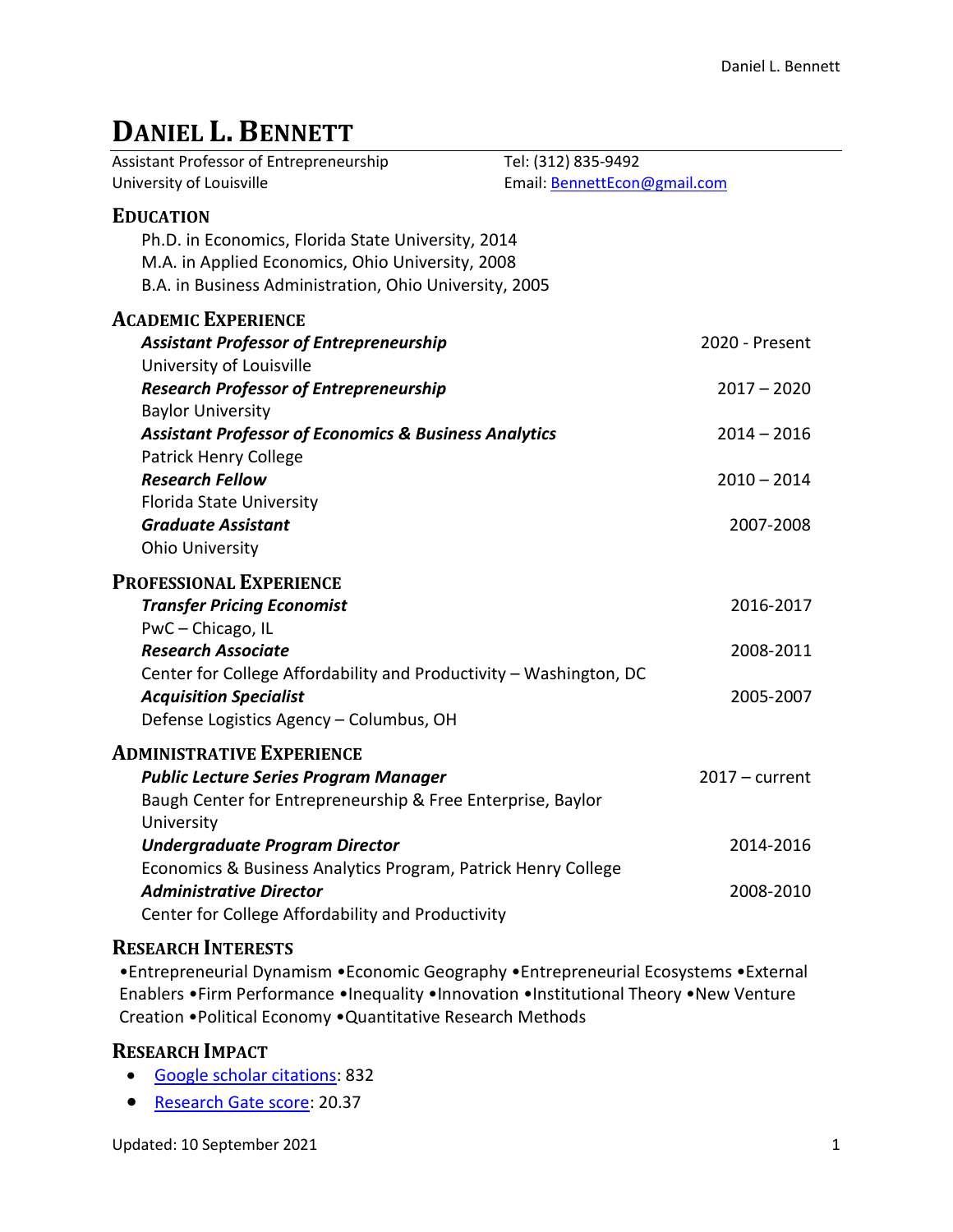#### **JOURNAL PUBLICATIONS**

- [22] Bennett, D.L. and B. Nikolaev (In Press). "Individualism, Pro-Market Institutions, and National Innovation." *[Small Business Economics](https://link.springer.com/article/10.1007/s11187-020-00396-y?wt_mc=Internal.Event.1.SEM.ArticleAuthorOnlineFirst&error=cookies_not_supported&code=fab8f308-ac27-4676-abc0-a7faefcaafac)*.
- [21] Bennett, D.L. and B. Nikolaev (2021). "The Historical Prevalence of Infectious Diseases and Global Innovation." *[Entrepreneurship Theory & Practice](https://journals.sagepub.com/doi/abs/10.1177/1042258720914506?journalCode=etpb)*., 45(1): 145-174.
- [20] Bennett, D.L. (2021). "Local Institutional Heterogeneity and Firm Dynamism: Decomposing the Metropolitan Economic Freedom Index." *[Small Business](https://link.springer.com/epdf/10.1007/s11187-020-00322-2?author_access_token=6eT8HoQpQizAvh5yc-Rshve4RwlQNchNByi7wbcMAY7B7A_vT5i-9RxgbYmjbGjooLixhT3YxtHXPTLZ8S3V5HLaSWlX5VrFwUA-THbzPX6Nsqxa8qo0QcYpx9B5Mx3hQnQGojXgso3xFZvbyYvMyA%3D%3D)  [Economics,](https://link.springer.com/epdf/10.1007/s11187-020-00322-2?author_access_token=6eT8HoQpQizAvh5yc-Rshve4RwlQNchNByi7wbcMAY7B7A_vT5i-9RxgbYmjbGjooLixhT3YxtHXPTLZ8S3V5HLaSWlX5VrFwUA-THbzPX6Nsqxa8qo0QcYpx9B5Mx3hQnQGojXgso3xFZvbyYvMyA%3D%3D)* 57: 493-511
- [19] Bennett, D.L., C. Bjørnskov, and S. Gohmann (2021). "Coups, Regime Transitions, and Institutional Change," *[Journal of Comparative Economics](https://www.sciencedirect.com/science/article/pii/S014759672030038X?fbclid=IwAR19ZMSI5-2iHW57SwIP7w2vIEVSoCTlnsO08fYcAClntI5MjIRZhziiKes)*, 49(2): 627-643.
- [18] Bennett, D.L. and B. Nikolaev (2020). "Rising Income Inequality and Economic Growth…Are Americans Better Off?" *[Journal of Private Enterprise](http://journal.apee.org/index.php?title=Parte5_2020_Journal_of_Private_Enterprise_Vol_35_No_3_Fall)*, 35(3): 63-92.
- [17] Bennett, D.L. (2019). "Local Economic Freedom and Creative Destruction in America." *[Small Business Economics](https://rdcu.be/bHVYK)*, 56: 333-353
- [16] Bennett, D.L. (2019). "Infrastructure investments and entrepreneurial dynamism in the U.S." *[Journal of Business Venturing](https://www.sciencedirect.com/science/article/pii/S0883902618300089)*, 34(5).
- [15] Bennett, D.L. and J.T. Long (2019). "Is it the Economic Policy, Stupid? Economic Policy, Political Parties & the Gubernatorial Incumbent Advantage." *[European Journal of](https://www.sciencedirect.com/science/article/abs/pii/S0176268018302362)  [Political Economy](https://www.sciencedirect.com/science/article/abs/pii/S0176268018302362)*, 58: 118-137.
- [14] Bennett, D.L., E. Edwards, and C. Ngai (2019). "Homeschool Background, Time Use, and Academic Performance at a Private Religious College." *[Educational Studies](https://www.tandfonline.com/doi/abs/10.1080/03055698.2018.1446332?journalCode=ceds20)*, 45(3): 305-325.
- [13] Bennett, D.L., H.J. Faria, J.D. Gwartney, and D.R. Morales (2017). "Economic Institutions and Comparative Economic Development: A Post-Colonial Perspective." *[World](https://www.sciencedirect.com/science/article/abs/pii/S0305750X15308858)  [Development](https://www.sciencedirect.com/science/article/abs/pii/S0305750X15308858)*, 96: 503-519.
- [12] Bennett, D.L. and B. Nikolaev (2017). "On the Ambiguous Economic Freedom-Inequality Relationship." *[Empirical Economics](https://link.springer.com/article/10.1007/s00181-016-1131-3)*,53(2): 717-754.
- [11] Bennett, D.L. and B. Nikolaev (2017). "Economic Freedom & Happiness Inequality: Friends or Foes?" *[Contemporary Economic Policy](http://onlinelibrary.wiley.com/doi/10.1111/coep.12190/abstract)*, 35(2): 373-391.
- [10] B. Nikolaev and D.L. Bennett (2017). "Economic Freedom and Emotional Well-Being." *[Journal of Regional Analysis & Policy,](http://jrap-journal.org/pastvolumes/2010/v47/index471.html)* 47(1): 88-99.
- [9] Bennett, D.L., B. Nikolaev, and T.S. Aidt (2016). "Institutions and Well-Being." *[European](http://www.sciencedirect.com/science/article/pii/S0176268016302221)  [Journal of Political Economy](http://www.sciencedirect.com/science/article/pii/S0176268016302221)*, 45(S): 1-10.
- [8] B. Nikolaev and D.L. Bennett (2016). "Give Me Liberty and Give Me Control: Economic Freedom, Control Perceptions and the Paradox of Choice." *[European Journal of](http://www.sciencedirect.com/science/article/pii/S0176268016300611)  [Political Economy](http://www.sciencedirect.com/science/article/pii/S0176268016300611)*, 45(S): 39-52.
- [7] Bennett, D.L. and B. Nikolaev (2016). "Factor Endowments, the Rule of Law, and Structural Inequality." *[Journal of Institutional Economics](https://www.cambridge.org/core/journals/journal-of-institutional-economics/article/factor-endowments-the-rule-of-law-and-structural-inequality/08EAC22D5F70BA34F7742A217AEEE31F)*, 12(4): 773-795.
- [6] Bennett, D.L., H.J. Faria, J.D. Gwartney, and D.R. Morales (2016). "Evaluating Alternative Measures of Institutional Protection of Private Property and Their Relative Ability to Predict Economic Development." *[The Journal of Private Enterprise](http://journal.apee.org/index.php/2016_Journal_of_Private_Enterprise_vol_31_no_2_Summer_parte4.pdf)*, 31(2): 57-78.
- [5] Bennett, D.L. (2016). "Subnational Economic Freedom and Performance in the United States and Canada." *[Cato Journal](https://object.cato.org/sites/cato.org/files/serials/files/cato-journal/2016/2/cato-journal-v36n1-11.pdf)*, 36(1): 165-185.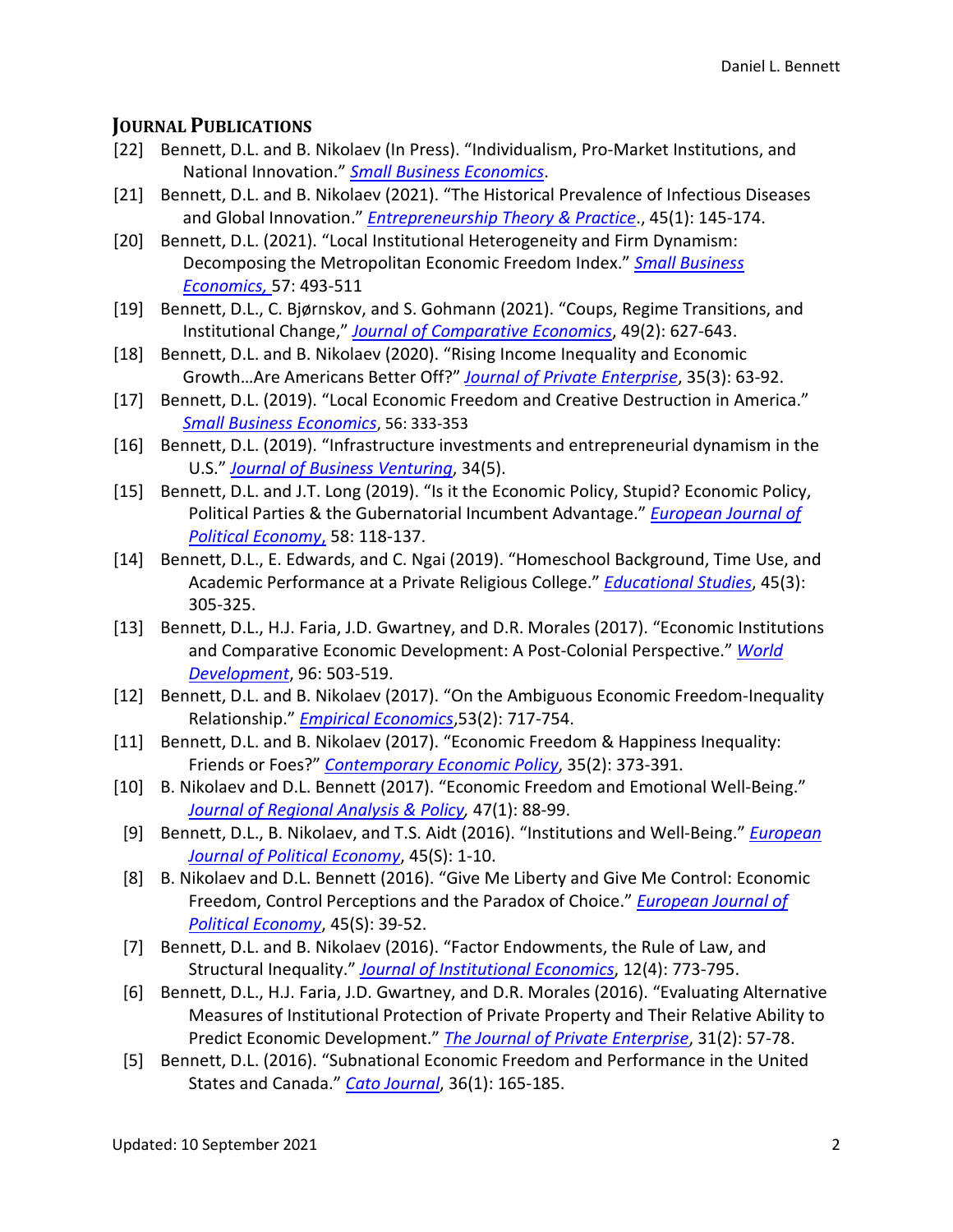- [4] Bennett, D.L. and R.K. Vedder (2015). "Public Policy, Higher Education, and Income Inequality in the United States: Have We Reached Diminishing Returns?" *[Social](https://www.cambridge.org/core/journals/social-philosophy-and-policy/article/public-policy-higher-education-and-income-inequality-in-the-united-states-have-we-reached-diminishing-returns/B641CD7A23692DA2FDE759A76299DC6A)  [Philosophy & Policy](https://www.cambridge.org/core/journals/social-philosophy-and-policy/article/public-policy-higher-education-and-income-inequality-in-the-united-states-have-we-reached-diminishing-returns/B641CD7A23692DA2FDE759A76299DC6A)*, 31(2): 262-280.
- [3] Bennett, D.L. (2014). "Myth Busting: The Laissez Faire Origins of American Higher Education." *[The Independent Review,](http://www.independent.org/publications/tir/article.asp?a=985)* 18(4): 503-525.
- [2] Bennett, D.L. (2014). "Further Evidence against the Laissez Faire Origins of American Higher Education." *[Journal of Business and Economic Perspectives,](http://www.bennettecon.com/uploads/2/2/5/2/22526640/bennett_jbep.pdf)* 40(2): 113-120.
- [1] Bennett, D.L. and R.K. Vedder (2013). "A Dynamic Analysis of Economic Freedom and Income Inequality in the 50 U.S. States: Empirical Evidence of a Parabolic Relationship." *[Journal of Regional Analysis & Policy](http://www.jrap-journal.org/pastvolumes/2010/v43/v43_n1_a5_bennett_vedder.pdf)*, 43 (1): 42-55.

#### **WORKING PAPERS**

- Bennett, D.L., C. Boudreaux, and B. Nikolaev, "Populist Discourse and Entrepreneurial Action: The Role of Political Ideology and Institutions," 3rd round R&R at *Journal of International Business Studies*. [2021 AOM Best Paper]
- Bennett, D.L. and S. Vedula, "A Configurational Analysis of Metropolitan Entrepreneurial Ecosystems for High-Growth Entrepreneurship," R&R at *Research Policy*. [\[2020 AOM Best](https://journals.aom.org/doi/abs/10.5465/AMBPP.2020.54)  [Paper\]](https://journals.aom.org/doi/abs/10.5465/AMBPP.2020.54)
- Long, A., M. Wood, and D.L. Bennett, "Configuring the Future: Entrepreneurial Organizing Activities and Nascent Venture Performance," 2nd round R&R at *Small Business Economics*.
- Nikoleav, B., C. Boudreaux, D.L. Bennett, and M. Lerman. "Consequences of Work Inequality on Psychological Functioning: The Role of Primary and Secondary Control Striving," under review.
- Bennett, D.L., G. Wagner and M.E. Araki. "Regional Inventor Networks & High-Growth Entrepreneurship," under review.
- Bennett, D.L., G. Wagner and M.E. Araki. "Greasing the Wheels of Growth: Reduced Enforceability of Noncompete Agreements as an External Enabler of High-Growth Entrepreneurship," under review.
- Boudreaux, C., D.L. Bennett, D. Lucas, and B. Nikolaev. "Institutions, Entrepreneurship, and the Mediating Role of Socio-Cognitive Traits," under review.
- Bennett, D.L., S. Gohmann, and C. Bjørnskov, "Innovation Consequences of Catastrophic National Events: Evidence from Institutional Change in the Aftermath of Political Coups," finalizing for submission.

#### **MANUSCRIPTS IN PROGRESS**

Bennett, D.L. "Firm Dynamism and Economic Growth."

- Bennett, D.L. G. Wagner, and M.E. Araki. "Reducing the Enforceability of Non-Compete Agreements as an External Enabler of High-Growth Entrepreneurship."
- Bennett, D.L. and S. Showkat. "Institutions and the Allocation of Entrepreneurial Effort in Developing Countries: Testing Baumol for Firm-Level Entrepreneurship."
- Bennett, D.L., N. Reinarts, C. Williamson, and M. Bonick, "Egalitarian Institutions and Gender Labor Force Gaps."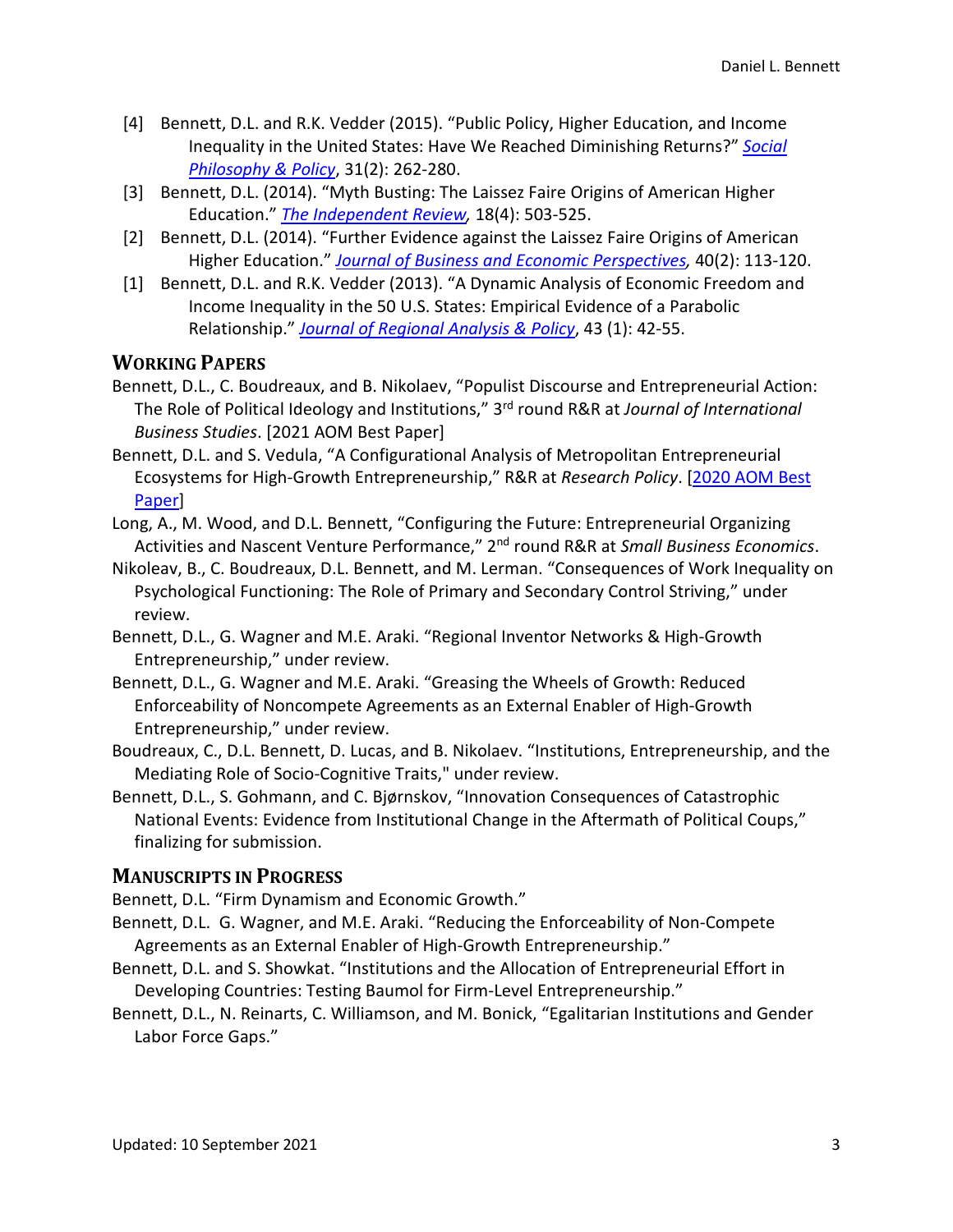## **BOOK CHAPTERS / POLICY REPORTS**

- Bennett, D.L. and B. Nikolaev (2019). "Economic Freedom, Public Policy, and Entrepreneurship." *Economic Freedom of the World: 2019 Annual Report*, Vancouver: Fraser Institute.
- Bennett, D.L., B. Nikolaev, and T.S. Aidt (2017). "Instituciones y Bienstar, in *Instituciones y Desarrollo: El Circulo Virtuoso*." Mexico: *[Commercio Exterior Bancomext](http://www.revistacomercioexterior.com/sumario.php?id=12)*, Numero 11, Fall 2017.
- Bennett, D.L. and R.J. Cebula (2015). "Misperceptions about Capitalism, Government and Inequality." In R.J. Cebula, J.C. Hall, F. Mixon and J.E. Payne, eds., *[Economic Behavior,](http://www.e-elgar.com/shop/economic-behavior-economic-freedom-and-entrepreneurship)  [Entrepreneurship and Economic Freedom](http://www.e-elgar.com/shop/economic-behavior-economic-freedom-and-entrepreneurship)*, Edward Elgar: pp. 1-20.
- Bennett, D.L., R.J. Cebula, and R. Boylan (2015). "An Exploratory Study Regarding Whether Greater Labor Freedom Reduces New Home Prices.", In R.J. Cebula, J.C. Hall, F. Mixon and J.E. Payne, eds., *[Economic Behavior, Entrepreneurship and Economic Freedom](http://www.e-elgar.com/shop/economic-behavior-economic-freedom-and-entrepreneurship)*, Edward Elgar: pp. 15-121.
- Bennett, D.L. and R.K. Vedder (2015) Public Policy, Higher Education, and Income Inequality in the United States: Have We Reached Diminishing Returns? In Lebar, M., A. Davies and D. Schmidtz, eds., *[Equality and Public Policy](http://www.cambridge.org/catalogue/catalogue.asp?ISBN=9781107581739)*, Cambridge University Press: pp. 252-280.
- Bennett, D.L., A.R. Lucchesi, and R.K. Vedder (2012). "For-Profit Higher Education in the United States." In J.B. Stanfield, ed., *[The Profit Motive in Education: Continuing the Revolution](https://iea.org.uk/publications/research/the-profit-motive-in-education-continuing-the-revolution)*, The Institute of Economic Affairs: pp. 120-140.
- Gillen, A., D.L. Bennett, and R.K. Vedder (2010). ["25 Ways to Reduce the Cost of College.](http://files.eric.ed.gov/fulltext/ED536144.pdf)" Washington, DC: Center for College Affordability and Productivity, September.
- Bennett, D.L. (2011) ["Educational Inequality in the United States: Methodology and Historical](http://files.eric.ed.gov/fulltext/ED536152.pdf)  [Estimates of Education Gini Coefficients.](http://files.eric.ed.gov/fulltext/ED536152.pdf)" Washington, DC: Center for College Affordability and Productivity, August.
- Gillen, A., D.L. Bennett, and R.K. Vedder. "The Inmates Running the Asylum? An Analysis of [Higher Education Accreditation.](https://eric.ed.gov/?id=ED536283)" Center for College Affordability and Productivity, October.
- Bennett, D.L., A.R. Lucchesi, and R.K. Vedder (2010). ["For-Profit Higher Education: Growth,](https://eric.ed.gov/?id=ED536282)  [Innovation, and Regulation.](https://eric.ed.gov/?id=ED536282)" Washington, DC: Center for College Affordability and Productivity, July.
- Bennett, D.L. (2009). "Trends in the Higher Education Labor Force: Identifying Changes in [Worker Composition and Productivity.](https://eric.ed.gov/?id=ED536492)" Washington, DC: The Center for College Affordability and Productivity, April.

# **COURSES TAUGHT**

- ENTR350: Entrepreneurial Creativity & Innovation, University of Louisville (2021).
- ENTR710: Statistics I (PhD Seminar), University of Louisville (2020).
- ENTR711: Statistics II (PhD Seminar), University of Louisville (2021).
- BUS433: Business Methods and Entrepreneurship, Patrick Henry College (2016).
- MAT333: Intermediate Statistics, Patrick Henry College (2015, 2016).
- ECO333: Intermediate Microeconomics Patrick Henry College (2015, 2016).
- ECO343: Intermediate Macroeconomics, Patrick Henry College (2015, 2016).
- ECO413: International Economics, Patrick Henry College (2015, 2016).
- ECO4431: Analysis of Economic Data, Florida State University, Summer (2012).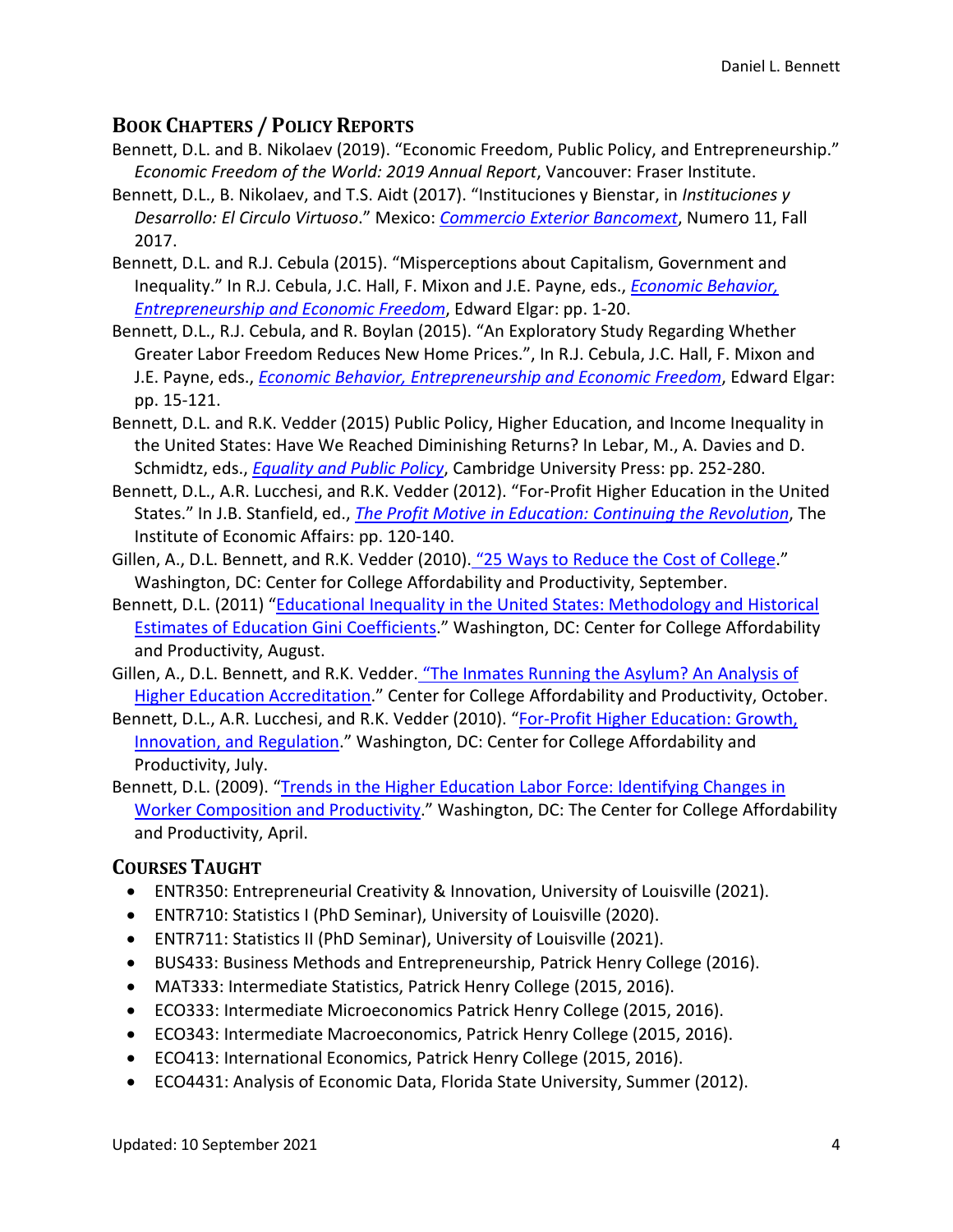- ECS 5015: Economic Development: Theory and Practice (graduate seminar co-instructed with Dr. James Gwartney), Florida State University (2013).
- ECON103: Principles of Microeconomics, Ohio University (2008).

#### **GRANTS**

- **Course Development Grant**, Institute for Humane Studies (education grant \$400), 2020.
- **Open Access Publication**, Baylor University Libraries Open Access Fund (research grant \$1,800), 2018.
- **Institutions & Well-Being** (with Boris Nikolaev), Charles Koch Foundation (research grant  $-$  \$61,500), 2014-16.
- **Public Choice Colloquium**, Institute for Humane Studies, (education grant \$3,500), 2016.
- **State & Local Tax Burden**, Private donor (research –\$6,500), 2015-16.
- **Faith & Economics Reading Group**, Institute for Faith, Work, and Economics (education grant – \$3,650), 2015.
- **Political Economy Lecture Series**, Institute for Humane Studies (educational grant \$2,000), 2015.
- **Research, Speaker Series and Economics Club**, Charles Koch Foundation (educational grant – \$7,400), 2015-16.
- **Economic Freedom & Happiness Inequality**, Charles Koch Foundation (research grant \$5,000), 2015-16.
- **Research, Speaker Series and Economics Club**, Charles Koch Foundation (educational grant – \$7,000), 2014-2015.
- **Social Policy and the Construction of a Better Society Colloquium**, Institute for Humane Studies, (education grant – \$2,500).

## **AWARDS & SCHOLARSHIPS**

- **Student Champion,** University of Louisville (2020-21)
- **Best Accepted Papers**, Academy of Management Annual Conference (2021).
- **Best Accepted Papers**, Academy of Management Annual Conference (2020).
- **Reviewer Award**, AOM Entrepreneurship Division (2019).
- **MPS Young Scholars Award**, Mont Pelerin Society (2019).
- **Hayek Fund for Scholars**, Institute for Humane Studies (2019, 2014, 2012).
- **Art of Teaching Workshop Scholarship**, Institute for Humane Studies (2014).
- **APEE Young Scholars Award**, Association of Private Enterprise Education (2014, 2012).
- **Irvin and Peggy Sobel Award – Best Graduate Student**, Florida State University (2013).
- **Adam Smith Fellowship**, Mercatus Center at George Mason University (2012-13)
- **James H. Gapinski Award – Best 1st Year Ph.D. Student**, Florida State University (2011). **ACADEMIC COMMUNITY SERVICE**

**Special Issue Editor**, *European Journal of Political Economy*, ["On Institutions and Well Being.](https://www.sciencedirect.com/journal/european-journal-of-political-economy/vol/45/suppl/S)" Co-edited with Toke Aidt and Boris Nikolaev.

**Ad-Hoc [Reviewer](https://publons.com/researcher/1420139/daniel-bennett/)** for:

- Academy of Management Annual Conference Entrepreneurship Division
- Business Ethics: A European Review
- Entrepreneurship Theory & Practice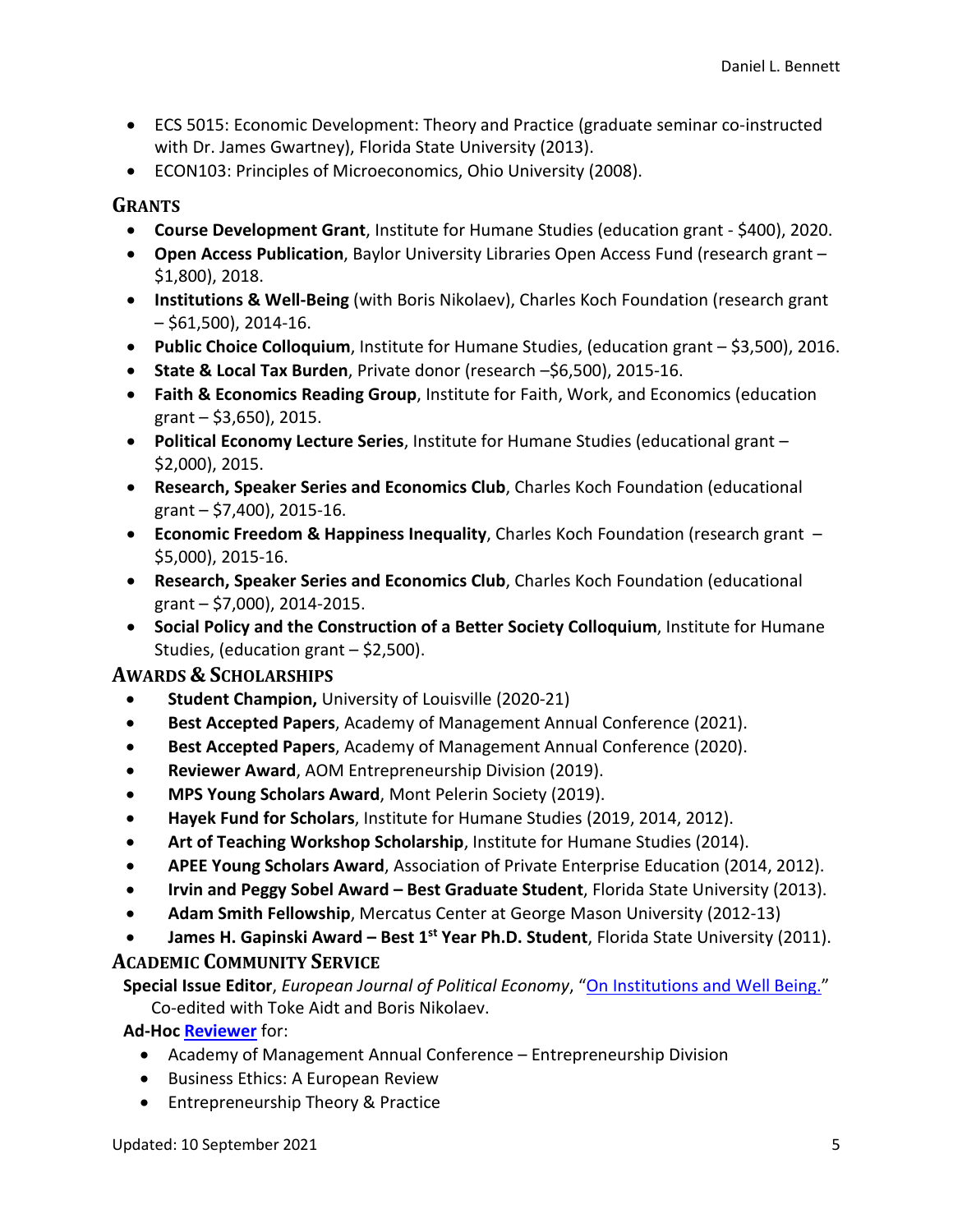- Journal of Business Venturing
- Journal of Management Studies
- Journal of Small Business Management
- Journal of Private Enterprise
- Research Policy
- Small Business Economics
- Strategic Entrepreneurship Journal
- Contemporary Economic Policy
- Development Studies Research
- Economic Inquiry
- European Journal of Political Economy
- Independent Review: A Political Economy Journal
- Journal of Economic Behavior & Organization
- Journal of Institutional Economics
- Journal of Happiness Studies
- Journal of Regional Analysis & Policy
- Libertarian Papers
- Manchester School
- Review of Development Economics
- Social Indicators Research
- World Development

**Session Organizer** for the following conferences:

- European Public Choice Society annual conference (2015)
- Public Choice Society annual conference (2015, 2016, 2019, 2020)
- Southern Economic Association annual conference (2018)

#### **Board of Directors**

• [Public Choice Society,](https://publicchoicesociety.org/about) March 2018 – current

#### **Dissertation Committees:**

• Kirsten Bullock, University of Louisville, Expected: Spring 2022

#### **University of Louisville Service:**

- Faculty Search Committee, Department of Entrepreneurship, Fall 2020
- Faculty Search Committee, Department of Entrepreneurship, Spring 2021
- PhD Committee, Department of Entrepreneurship, Fall 2020 present
- [Reading Group](https://business.louisville.edu/about/learning-at-cob/center-free-enterprise/reading-groups/) Leader, Center for Free Enterprise, Fall 2020 present
	- o Entrepreneurship, Fall 2020
	- o Business & Society, Spring 2021

• Undergraduate Curriculum Committee, Department of Entrepreneurship, Spring 2021  **Baylor University Service:**

- Reading Group Leader, Baugh Center for Entrepreneurship & Free Enterprise
	- o Poverty, Prosperity, and Quality of Life around the World (McLane Scholars reading group), Spring 2018, [Student feedback video.](http://cfvod.kaltura.com/pd/p/1900341/sp/190034100/serveFlavor/entryId/1_z5zzhs4y/v/1/ev/6/flavorId/1_zd5dhxup/name/a.mp4)